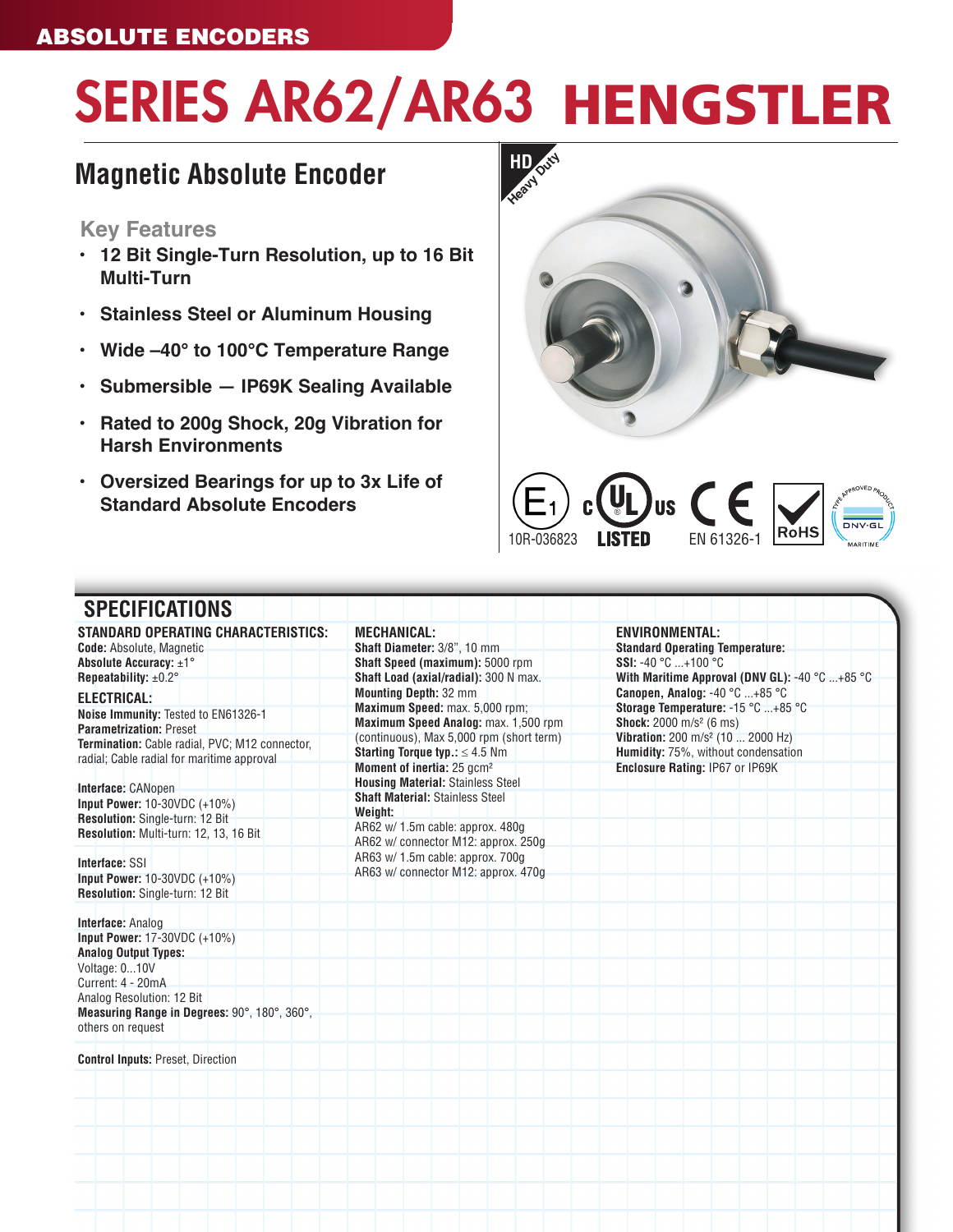## R SERIES AR62/AR63 HENGSTLE

#### **Ordering Information**

To order, complete the model number with code numbers from the table below:

| <b>CANopen</b>                                                                                                              |                                                                                                                          |                |                              |                                                                                                                                             |    |                       |                                                                                                                                                                      |                                                                                                                            |                                                                                                                                                                                                   |
|-----------------------------------------------------------------------------------------------------------------------------|--------------------------------------------------------------------------------------------------------------------------|----------------|------------------------------|---------------------------------------------------------------------------------------------------------------------------------------------|----|-----------------------|----------------------------------------------------------------------------------------------------------------------------------------------------------------------|----------------------------------------------------------------------------------------------------------------------------|---------------------------------------------------------------------------------------------------------------------------------------------------------------------------------------------------|
| Code 1: Model                                                                                                               | Code 2: Resolution <sup>1</sup>                                                                                          | Code 3: Output |                              | Code 4: Flange <sup>2</sup> /Protection/Shaft   Code 5: Interface <sup>3, 4</sup>                                                           |    |                       | Code 6: Termination 5, 6, 7                                                                                                                                          |                                                                                                                            | Code 7: Cable Length                                                                                                                                                                              |
| <b>AR62/63</b>                                                                                                              |                                                                                                                          |                |                              |                                                                                                                                             |    |                       |                                                                                                                                                                      |                                                                                                                            |                                                                                                                                                                                                   |
|                                                                                                                             |                                                                                                                          |                |                              | Ordering Information                                                                                                                        |    |                       |                                                                                                                                                                      |                                                                                                                            |                                                                                                                                                                                                   |
| <b>AR62</b><br>Aluminum<br>Code 4 Must be<br>L.72 or L.92 and<br>Code 6 Must be<br>B or F<br>AR63<br><b>Stainless Steel</b> | <b>0012 12 Bit ST</b><br>1212 12 Bit MT +<br>12 Bit ST<br>1312 13 Bit MT +<br>12 Bit ST<br>1612 16 Bit MT +<br>12 Bit ST | E DC 10-30 V   | L.72<br>L.92<br>Q.76<br>0.96 | Synchro-Clamping,<br>IP67 10 mm<br>Synchro-Clamping,<br>IP69K, 10 mm<br>Square flange,<br>IP67, 9.52 mm<br>Square flange,<br>IP69K, 9.52 mm | 0L | CAN Open <sup>4</sup> | <b>B</b> Radial Cable<br><b>Radial Cable for Maritime</b><br>F<br>(DNV GL)<br>M <sub>12</sub> radial connector.<br>8<br>8-pin<br>M12 radial connector,<br>5<br>5-pin | D <sub>0</sub><br>F0<br>K0<br>P <sub>0</sub><br>U <sub>0</sub><br>V <sub>0</sub><br>W <sub>0</sub><br>X0<br>Y <sub>0</sub> | Available only when<br>Code 6 is B or F<br><b>Blank</b> 1.5m<br>3 <sub>m</sub><br>5m<br>10 <sub>m</sub><br>15m<br>20 <sub>m</sub><br>25m<br>30 <sub>m</sub><br>40 <sub>m</sub><br>50 <sub>m</sub> |

1 Other resolution on request

2 Square flange with stainless housing (AR63) on request

<sup>3</sup> Standard setting CANopen: Bus termination not activated. External bus terminal resistor required.

4 E1 approval (only available with interface "OL" CANopen).

5 M12 Connector not available in stainless steel. IP67 and IP69k only guaranteed if mating plug connected correctly.

6 DNV GL approval only with connection "5", "8" or "F" available.

 $7$  Maximum operating temperature with connection "F": -40°C  $\ldots$  +85°C.

| SSI                                                                                                                         |                                 |                        |                              |                                                                                                                       |                                                  |                                                                                                                                        |  |  |
|-----------------------------------------------------------------------------------------------------------------------------|---------------------------------|------------------------|------------------------------|-----------------------------------------------------------------------------------------------------------------------|--------------------------------------------------|----------------------------------------------------------------------------------------------------------------------------------------|--|--|
| Code 1: Model                                                                                                               | Code 2: Resolution <sup>1</sup> | Code 3: Supply Voltage |                              | Code 4: Flange <sup>2</sup> , Protection, Shaft                                                                       | Code 5: Interface                                | Code 6: Connection 3, 4, 5                                                                                                             |  |  |
|                                                                                                                             |                                 |                        |                              |                                                                                                                       |                                                  |                                                                                                                                        |  |  |
| <b>AR62</b><br>Aluminum<br>Code 4 Must be<br>L.72 or L.92 and<br>l Code 6 Must be<br>BorF<br>AR63<br><b>Stainless Steel</b> | 0012 12 Bit ST                  | E DC 10-30 V           | L.72<br>L.92<br>0.76<br>0.96 | Synchro-Clamping,<br>IP67 10 mm<br>Synchro-Clamping,<br>IP69K, 10 mm<br>Square IP67, 9.52 mm<br>Square IP69K, 9.52 mm | <b>SSI Binary</b><br><b>SB</b><br>SG<br>SSI Gray | <b>B</b> Cable Radial standard types<br><b>F</b> Cable Radial with Maritime<br>approval (DNV GL)<br>8 M12-connector,<br>8-pole, radial |  |  |

1 Other resolution on request

2 Square flange with stainless housing (AR63) on request

<sup>3</sup> M12 Connector not available in stainless steel. IP67 and IP69k only guaranteed if mating plug connected correctly.

4 DNV GL approval only with connection "8" or "F" available.

5 Maximum operating temperature with connection "F": -40°C ... +85°C.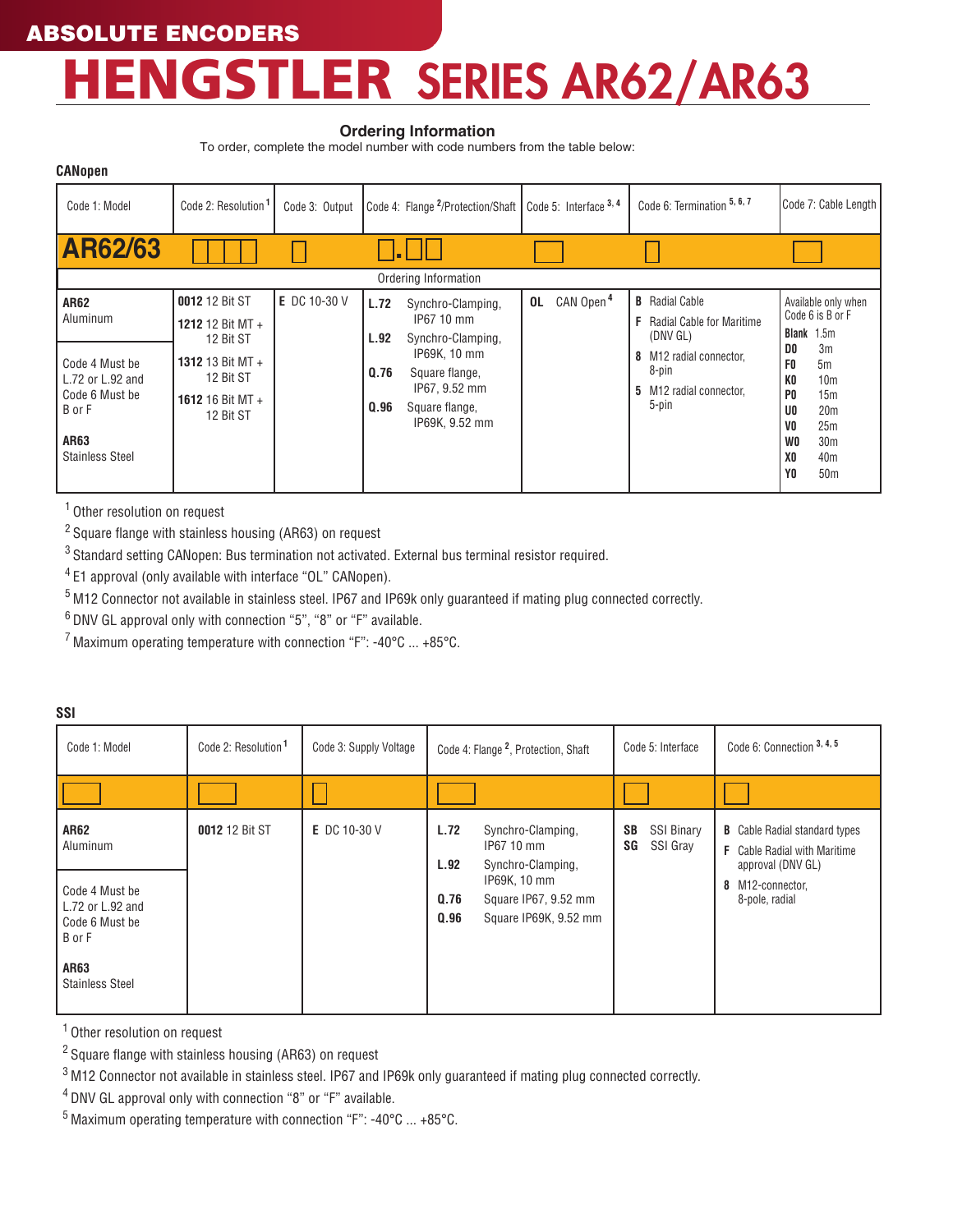## HENGSTLER SERIES AR62/AR63

#### **ANALOG**

| שטומות                                 |                                 |                |      |                                                                 |    |                |   |                                                           |                                  |                                         |
|----------------------------------------|---------------------------------|----------------|------|-----------------------------------------------------------------|----|----------------|---|-----------------------------------------------------------|----------------------------------|-----------------------------------------|
| Code 1: Model                          | Code 2: Resolution <sup>1</sup> | Code 3: Output |      | Code 4: Flange <sup>2</sup> /Protection/Shaft Code 5: Interface |    |                |   | Code 6: Termination 3, 4, 5                               |                                  | Code 7: Cable Length                    |
| <b>AR62/63</b>                         |                                 |                |      | Ordering Information                                            |    |                |   |                                                           |                                  |                                         |
|                                        | <b>Measuring range</b>          |                |      |                                                                 |    |                |   |                                                           |                                  |                                         |
| <b>AR62</b><br>Aluminum                | in degrees:                     | F DC 17-30 V   | L.72 | Synchro-Clamping,<br>IP67 10 mm                                 | AV | Analog<br>010V | F | <b>B</b> Radial Cable<br><b>Radial Cable for Maritime</b> |                                  | Available only when<br>Code 6 is B or F |
|                                        | G090 90°                        |                | L.92 | Synchro-Clamping,                                               | A4 | Analog         |   | (DNV GL)                                                  | Blank                            | 1.5m                                    |
| Code 4 Must be                         | G180 180°                       |                |      | IP69K, 10 mm                                                    |    | 420mA          |   | 8 M12 radial connector,                                   | D0<br>F <sub>0</sub>             | 3m<br>5m                                |
| $L.72$ or $L.92$ and<br>Code 6 Must be | G360 360°<br>Other on request   |                | 0.76 | Square flange,<br>IP67, 9.52 mm                                 |    |                |   | 8-pin                                                     | K <sub>0</sub><br>P <sub>0</sub> | 10 <sub>m</sub><br>15m                  |
| B or F                                 | maximum 360°                    |                | Q.96 | Square flange,                                                  |    |                |   |                                                           | U <sub>0</sub>                   | 20 <sub>m</sub>                         |
|                                        |                                 |                |      | IP69K, 9.52 mm                                                  |    |                |   |                                                           | V0                               | 25m                                     |
| AR63                                   |                                 |                |      |                                                                 |    |                |   |                                                           | W0                               | 30 <sub>m</sub>                         |
| <b>Stainless Steel</b>                 |                                 |                |      |                                                                 |    |                |   |                                                           | X0                               | 40 <sub>m</sub>                         |
|                                        |                                 |                |      |                                                                 |    |                |   |                                                           | Y0                               | 50 <sub>m</sub>                         |

<sup>1</sup> Measuring Range G360 = 360 $^{\circ}$  similar to former definition 0012 = 12 Bit ST.

2 Square flange with stainless housing (AR63) on request.

<sup>3</sup> M12 Connector not available in stainless steel. IP67 and IP69k only guaranteed if mating plug connected correctly.

4 DNV GL approval only with connection "5", "8" or "F" available.

5 Maximum operating temperature with connection "F": -40°C ... +85°C.

#### **ELECTRICAL CONNECTIONS – CANopen**

| <b>Cable Color</b> | <b>Signal</b>      | M <sub>12</sub> ,<br>5 Pole | M12,<br>8 Pole |  |  |
|--------------------|--------------------|-----------------------------|----------------|--|--|
| Yellow             | CAN in+            | 4                           | 6              |  |  |
| Green              | CAN in-            | 5                           | 4              |  |  |
| Pink               | CAN out+           |                             | 5              |  |  |
| Grey               | CAN out-           |                             | 8              |  |  |
| Blue               | AN GND in          |                             | 7              |  |  |
| Black*             | <b>CAN GND out</b> |                             | 3              |  |  |
| White              | UB                 | 2                           |                |  |  |
| <b>Brown</b>       | 0 <sup>V</sup>     | 3                           | 2              |  |  |
| Screen             | Screen             | Screen                      | Screen         |  |  |

\* Cable color is Red for extension cable

#### **ELECTRICAL CONNECTIONS – SSI**

| <b>Cable Color</b> | M12,<br>8 Pole | Signal                         |  |  |  |  |  |
|--------------------|----------------|--------------------------------|--|--|--|--|--|
| Yellow             | 6              | Clock                          |  |  |  |  |  |
| Pink               | 5              | Data                           |  |  |  |  |  |
| Green              | 4              | Clock                          |  |  |  |  |  |
| Grev               | 8              | Data                           |  |  |  |  |  |
| Blue               | $\overline{7}$ | Signal Direction <sup>1</sup>  |  |  |  |  |  |
| White              |                | UB                             |  |  |  |  |  |
| <b>Brown</b>       | $\overline{2}$ | 0V                             |  |  |  |  |  |
| Red                | 3              | Preset (set to 0) <sup>1</sup> |  |  |  |  |  |
| Screen             | Screen         | Screen                         |  |  |  |  |  |

#### **ELECTRICAL CONNECTIONS – Analog**

| 1111011E 001111E0 110110 11111101 |                |                                             |  |  |  |
|-----------------------------------|----------------|---------------------------------------------|--|--|--|
| Cable<br>Color                    | M12,<br>8 Pole | <b>Signal</b>                               |  |  |  |
| Pink                              | 5              | $010V$ (Voltage), or<br>4  20 mA (Current)  |  |  |  |
| Blue <sup>2</sup>                 | 7              | <b>Direction</b><br>(change value counting) |  |  |  |
| Grey                              | 8              | AGND (Analog ground)                        |  |  |  |
| Red <sup>2</sup>                  | 3              | Preset (set to 0)                           |  |  |  |
| White                             | 1              | UB                                          |  |  |  |
| Brown                             | 2              | 0 V (connected with AGND)                   |  |  |  |
| Yellow <sup>1</sup>               | 6              | Diagnostic 1                                |  |  |  |
| Green <sup>1</sup>                | 4              | Diagnostic 2                                |  |  |  |
| Screen                            | Screen         | Screen                                      |  |  |  |

Note:

1Preset and Direction high active :

Signal level high: ≥ 66% Ub; low: ≤ 15% Ub or unconnected

Bounce time preset: >2s

Bounce time direction: < 1 ms (dynamic)

<sup>1</sup> Diagnostic signals only for service purposes.

The cable wires have to be isolated.

<sup>2</sup> Preset and Direction low active: Signal level high  $\leq$  DC 2 V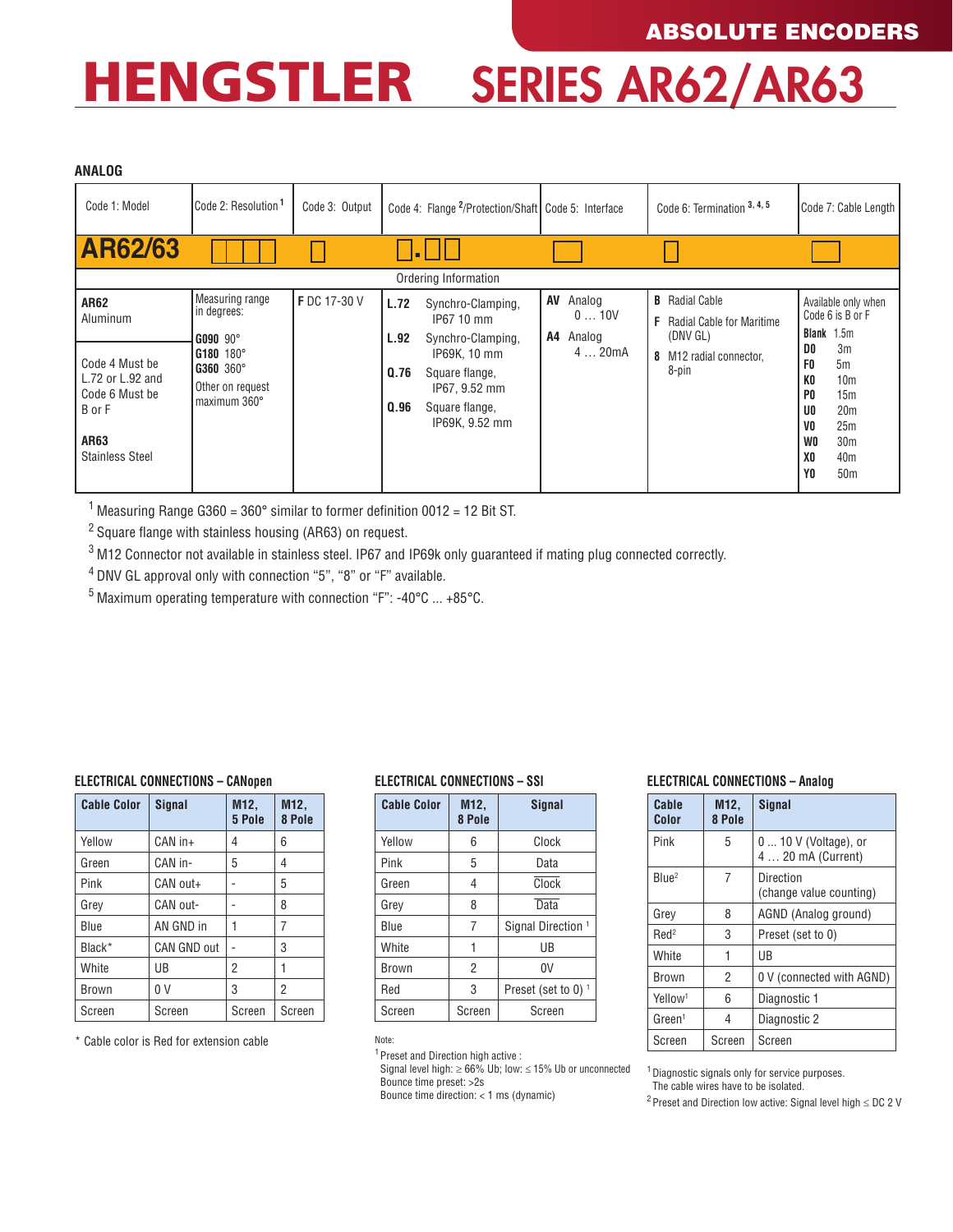# GSTLER SERIES AR62/AR63

**DIMENSIONS inch [mm]**



**Square Flange**